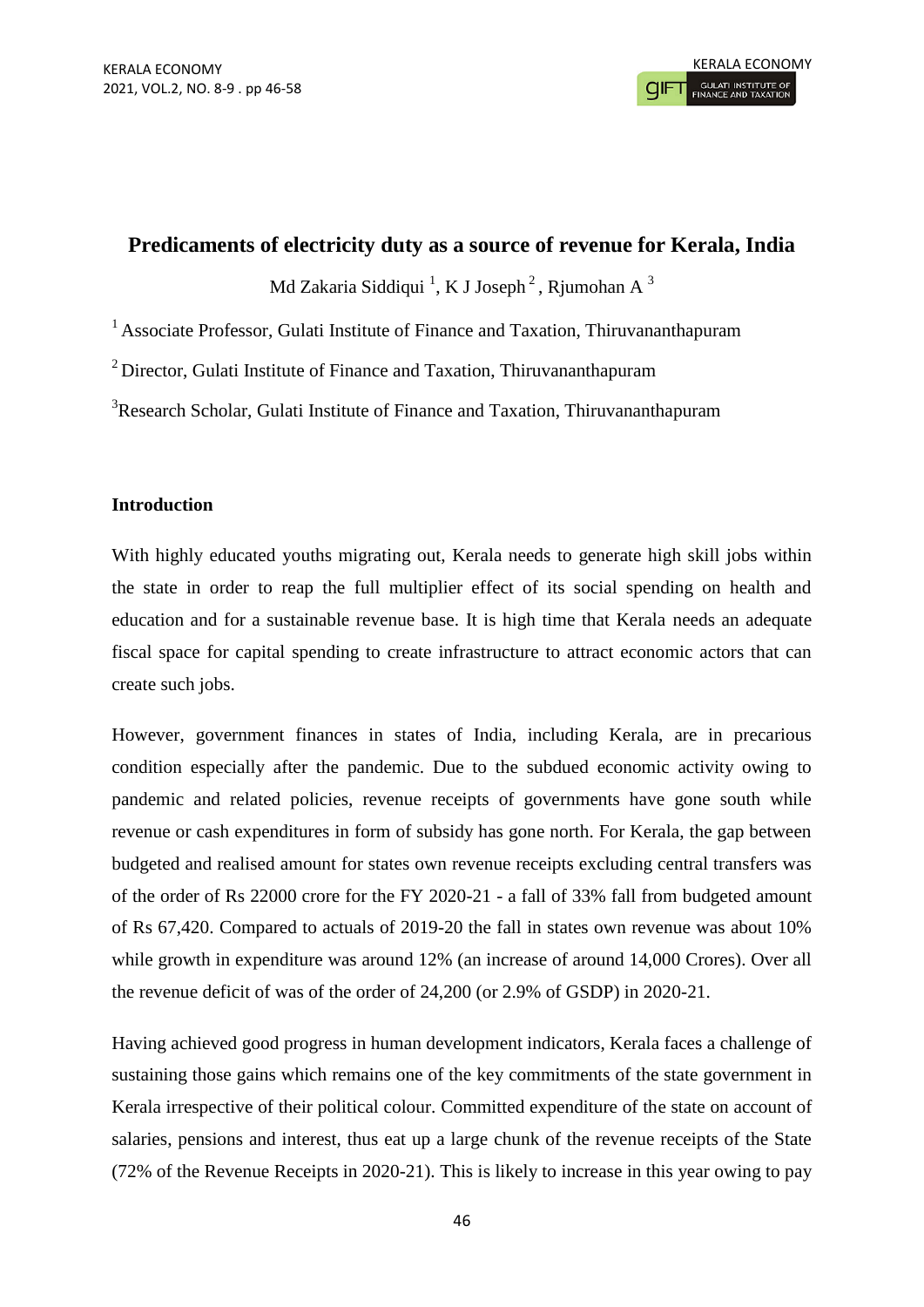revision of government employees. Such a spending pattern leaves little room for capital spending in the state until state diligently works in a mission mode to pick-up every slack to augment its own revenue. Electricity duty may be one such possibility for the state to pick on. In the following discussion we elaborate on revenue potential of electricity duty in the state.

### **Background**

The electricity duty i.e., tax on electricity consumption as a source of revenue remains small but significant for many states. However, performance of Kerala remains poor in this area. For example, Kerala reported electricity duty of Rs. 29 thousand for every million units of electricity sold in 2018-19. This value appears abysmally low compared to Rs 17 lacks (Odisha), 8 lacks (Chhattisgarh, Gujarat and Maharashtra) and Rs 5 lacks (West Bengal, Himachal Pradesh and Punjab) (Figure 1). Given the consumption level and average rate of duty for different categories of consumers, Kerala should have potentially collected at least Rs. 1,825 crores in 2018-19 instead it reported an amount of Rs 62 Crores (CEA 2020, CEA 2019). Even C & AG's report on Kerala's state finances identified an arrear of Rs 1,486.50 crores as of 31st March 2019 (CAG 2021).



**Figure 1:** Electricity duty per million units of electricity sold (Rs. Lakh)

**Source:** RBI's data on State Finances 2020 and CEA (2020)

The apparent disappointing performance of Kerala in this area is not because consumers of electricity do not pay their electricity duty but because KSEB which collects electricity duty on behalf of Government of Kerala (GoK) has not been remitting it.

For instance, as per CAG's 2016 report on Kerala's Revenue Receipts indicated that State's revenue receipts remained understated to the tune of Rs 5,123 crores between April 2002 to October 2013 on account of non-remittance of electricity duty (CAG 2016; Chapter 7). The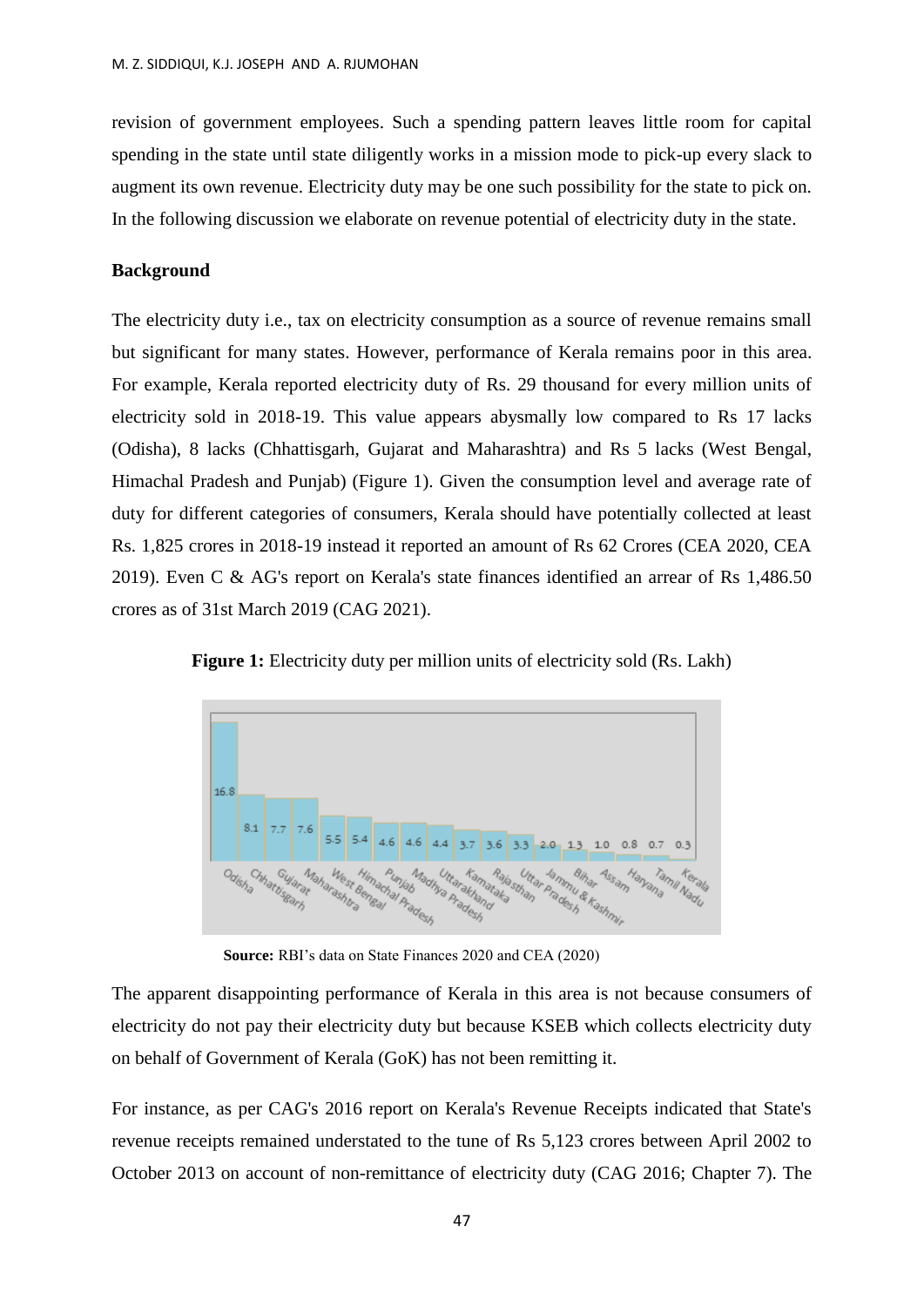fourth report of the IV Kerala Public Expenditure Review Committee described this problem in following words

"…. KSEB stopped remitting the payment of electricity duty almost from the middle of nineties. As large amount was due to Government, demands were raised frequently for its remittance. At that time KSEB pointed out that the under recovery of the cost of power was particularly due to non-revision of electricity tariff. Accordingly, electricity duty payable by KSEB should be set off against the notional due payable by Government towards subsidised power. The factual position is that the payment is due from KSEB.

After the setting up of SERC also the remittance of electricity duty was not made by the KSEB and the netting off of dues from both sides was taken up several times. Ultimately after the restructuring of KSEB into KSEB Limited as per Electricity Act the issue was discussed in detail and Government through G.O. (Ms) No.42/2011/PD. dated, 03-11-2011 allowed KSEB Limited to adjust the electricity duty payable to Govt. for the next 10 years towards setting up a corpus of Pension Fund. Since then, amount collected by the company is retained towards the corpus for the creation of pension fund."

### **The fourth report of the IV Kerala public expenditure review committee**

IV Kerala Public Expenditure Review Committee (KPERC) report in 2016 recommended that such a practice should not be continued because it under-reports the revenue as well as expenditure side of the government accounts and inhibits transparency of the government accounts. It also adversely affects the parameters used for assessing performance in Fiscal Responsibility of the state i.e., ratio of Interest Payment (IP) to Revenue Receipt (RR). This view was further reiterated by the  $V<sup>th</sup> KPERC$  as well. For example, such a practice makes it difficult to assess the performance of  $K$  erala vis-à-vis other states in revenue collection under this head because Kerala simply does not report how much electricity duty was collected because it never enters the Kerala state government accounts. Over and above all these complexities, Kerala State Electricity Regulatory commission (KSERC) has found that KSEB is diverting funds collected as electricity duty in areas other than pension fund as was mandated by the government order.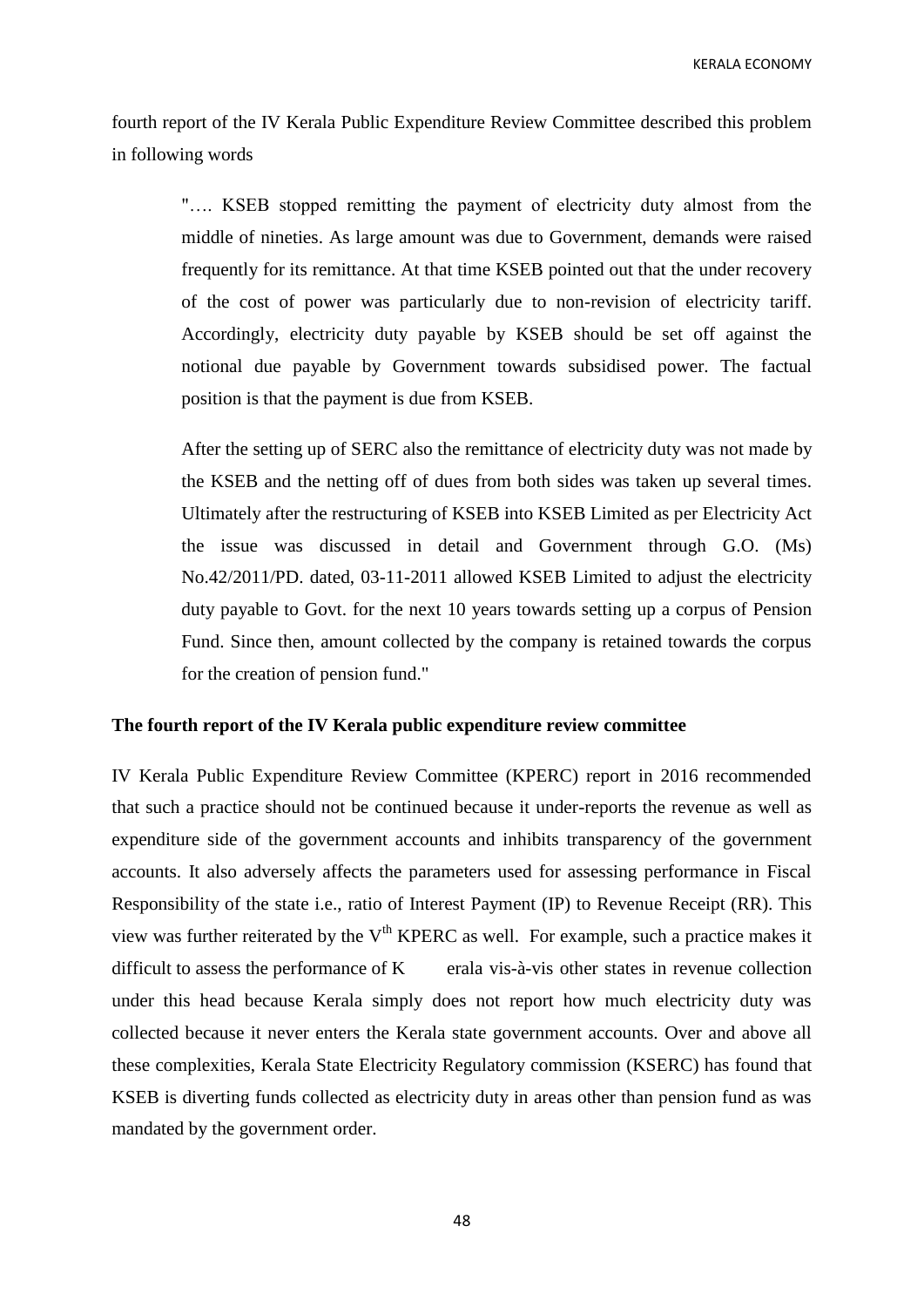Having identified the major anomaly in accounting for electricity duty, we move ahead to examine the scope of improving the revenue by looking at Kerala's existing electricity tariff and duty structure and electricity consumption pattern in comparative perspective with other well performing states in India.

### **Scope for improving revenue**

Rationalising Duty rates for different category of consumers:

Table 1 provides rates of electricity duty for different category of consumers by some select list of states. Generally, electricity consumption in India is categorised in six categories based on the purpose of consumption i.e., consumption for 1) households, 2) commercial establishments 3) Industrial units at low voltage(tension) 4) Industrial units at high voltage(tension) 5) Agricultural activities and 6) railway traction which occurs at high voltage. Cost of supply of electricity generally is higher for domestic, agriculture and commercial consumers because low voltage transmission of electricity entails greater technical losses with high possibility of electricity theft in such areas. Further, from revenue side also Domestic and Agriculture consumers pose a challenge. Tariffs for these categories of consumers are usually low due to political considerations. However, when income of population is low, such considerations may be genuinely welfare enhancing. However, Kerala enjoys highest level per capita consumption and human development among Indian states. Domestic consumers of electricity in Kerala can comfortably afford to pay higher prices including the duty vis-à-vis other states.

Duty on consumption of electricity for railway traction: It is surprising that most states do not apply electricity duty on consumption for railway traction including Kerala (Table 1). Among Indian states only Punjab, Karnataka and Andhra Pradesh, Jammu & Kashmir, Himachal Pradesh, Jharkhand and Bihar charge duty consumption of electricity for railway traction. Given that some states do apply duty on electricity consumption for railway, Kerala can also explore the possibility of applying electricity duty on similar grounds.

## **Raising electricity duty for other consumer categories**

Richer states like Punjab, Maharashtra and Gujarat generally have high duty rates than Kerala for non-domestic consumers (Table 1). Further, in case of Gujarat, there is differential electricity duty rates for different consumers categories. Gujarat applies lowest rates for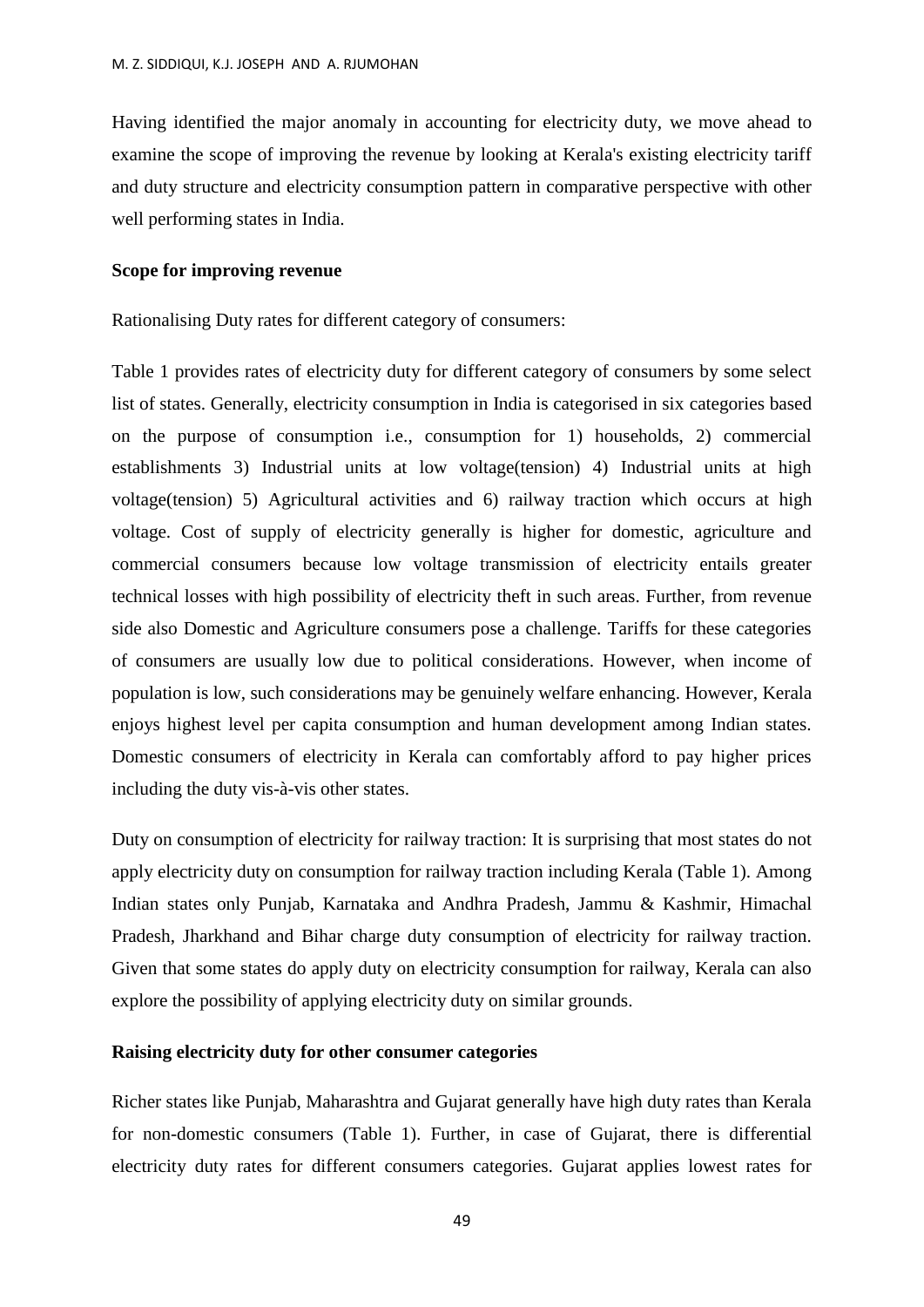domestic consumers in rural areas (7.5% as compared to 15% for urban areas). It applies very steep rate of 25% for commercial consumption while for industry consuming at high voltages are charged 15% (Table 1). A slightly lower rate for industrial consumer at low voltage at 10%.

| Name of<br>state/UTs | <b>Domesti</b><br>$\mathbf c$                       |                                           | <b>Agricultura</b> | LT-<br><b>Industry</b>                 | HT-<br><b>Industry</b>              | Railway<br><b>Tractio</b><br>$\mathbf n$ |
|----------------------|-----------------------------------------------------|-------------------------------------------|--------------------|----------------------------------------|-------------------------------------|------------------------------------------|
| Gujrat               | Rural<br>areas -<br>7.5%<br>Urban<br>areas -<br>15% | 25%                                       | $\mathbf{0}$       | 10%                                    | 15%                                 |                                          |
| Punjab               | 13%                                                 |                                           | 13%                | 13%                                    | 13%                                 | 13%                                      |
| Odisha               | 4%                                                  | 4%                                        | 2%                 | 5%                                     | 8%                                  | 0%                                       |
| Maharashtra          | 16%                                                 | 21%<br>additional tax<br>$-9.04$<br>P/KWh | $\boldsymbol{0}$   | 9.3%<br>additional tax<br>- 9.04 P/KWh | 9.3% addl.<br>$tax - 9.04$<br>P/KWh | $\Omega$                                 |
| Karnataka            | 6%                                                  | 6%                                        | $\boldsymbol{0}$   | 6%                                     | 6%                                  | 6%                                       |
| Tamil Nadu           | 0%                                                  | 5%                                        | $\mathbf{0}$       | 5%                                     | 5%                                  | $0\%$                                    |
| Haryana              | 10<br>P/KWh                                         | 10 P/KWh                                  | $\theta$           | 10 P/KWh                               | 10 P/KWh                            | 0%                                       |
| Andhra Pradesh       | 6 P/KWh<br>6 P/KWh                                  |                                           | $\mathbf{0}$       | 6 P/KWh                                | $6$ P/KWh                           | 6 P/KWh                                  |
| Telangana            | 6 P/KWh                                             | 6 P/KWh                                   | $\boldsymbol{0}$   | 6 P/KWh                                | 6 P/KWh                             | $0\%$                                    |
| Kerala               | 10%                                                 | 10%                                       | 10%                | 10%                                    | 10 P/KWh                            | 0%                                       |

**Table 1:** Electricity duty as applied in different states for different consumer categories in 2018-19

**Source:** Electricity Tariff and Duty Average Rates Electricity Supply in India, March 2018, Central Electricity Authority, Government of India

While Punjab applies uniform rate of 13% respectively to all category of consumers including agriculture (Table 1). Kerala applies 10% duty on all categories of consumers except for traction (zero duty), agriculture (zero duty), and High-tension industrial consumers (specific rate of 10 paise per unit i.e., quantity-based taxation). Thus, the duty for hightension industrial (HT-Industry) consumption turns out to be very low in effective terms. For comparison purposes CAG (2016; Chapter 7) pointed out that the fixed rate duty at 10 paise per unit caused effective rate of electricity duty to drop from 29% in 1988 to 2% in 2015 owing to tariff rate rising from 35 paise to 520 paise during the same period. As a result, duty rate for HT-industry never increased concomitantly with rise in its tariff rates while for other consumer categories duty rates kept rising in proportion to rise in tariff. Therefore, collection of duty remained very low from HT-industry sector. Andhra Pradesh and Telangana also suffer significant revenue shortfalls due to electricity duty being quoted in per unit or quantity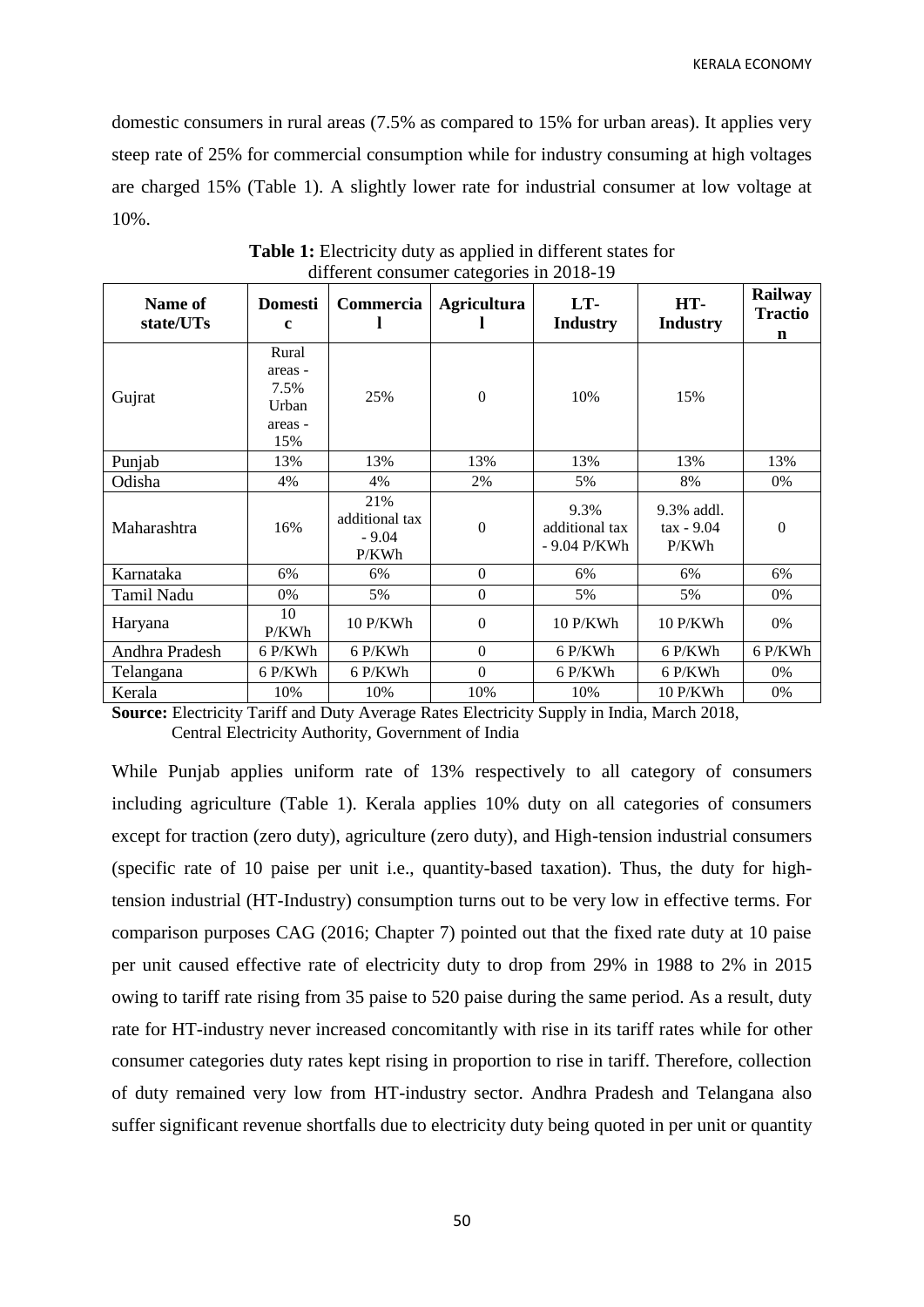terms i.e., 6 paise per unit (Table 1). In 2018-19, electricity duty collection per million units of electricity sold was mere Rs 2,000 and Rs 2,700.

It is imperative that duty rate of high-tension industrial consumers is also quoted in advalorem (value-based taxation) form rather than specific form which may require amendment in Kerala Electricity Surcharge (Levy and Collection) Act, 1989. It is worth mentioning that these duty structures for electricity consumption at low tension was decided as per Kerala Electricity Duty (Amendment) Act 1969 which has not changed since then. There was special Act for imposing duty on high tension electricity consumers namely Kerala Electricity Surcharge (Levy and Collection) Act, 1989 which mandated unit-based rate rather than value-based rate. Thus, there may be a need to introduce amendments to these acts for rationalisation of duty rates.

Given the inconsistencies in levying electricity within the state and a lower rate of electricity duty in comparison to other states, there is a scope for rationalising electricity duty in the state of Kerala. Given that Kerala is the state with highest per capita consumption expenditure, Kerala can afford to raise the electricity duty rates to at least match what Punjab is charging (13%). Secondly, non-domestic consumers such as industrial and commercial should afford higher electricity duty compared to domestic consumers.

### **Limits on scope of improving revenue under electricity duty**

Kerala's ability to generate revenue through electricity duty in comparison to states like Maharashtra and Gujarat may be limited due to its consumption structure but nevertheless there is significant scope for improving it. Kerala's electricity consumption is heavily tilted towards domestic consumption. Domestic consumers consume about 51% in 2018-19 of the total electricity consumption in the state. Table 2 shows the consumption shares of commercial, Industrial and railway traction in 2018-19 where higher rates of electricity duty is generally seen as politically feasible. Aggregate share of these categories of consumers in total consumption is one of the lowest for Kerala at 34% compared to 64% in Gujarat one of the best performers in revenue from electricity duty. Other better performing states such as Odisha, Punjab and Maharashtra however do not have such high levels of consumption share. For example, Odisha accounts about 54% of total consumption from these categories, while for Punjab and Maharashtra, these categories account for 41.6% and 46% respectively. Thus, there definitely is scope for improving revenue through electricity duty.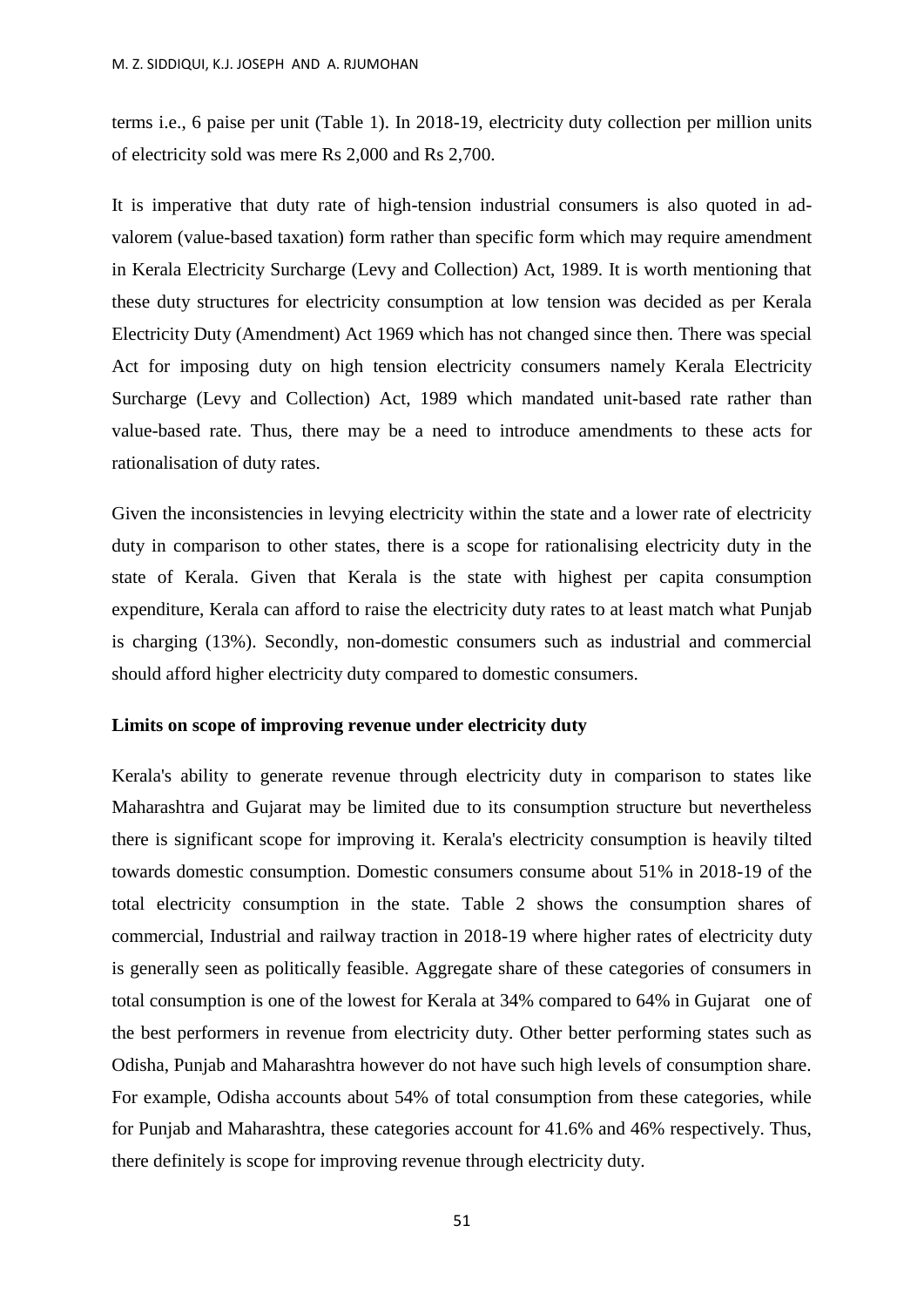| $\frac{1}{2}$ consumption, $\frac{2010-1}{7}$ |                   |                   |                         |              |  |  |  |  |  |  |
|-----------------------------------------------|-------------------|-------------------|-------------------------|--------------|--|--|--|--|--|--|
| <b>State</b>                                  | <b>Industrial</b> | <b>Commercial</b> | <b>Railway traction</b> | <b>Total</b> |  |  |  |  |  |  |
| Punjab                                        | 33.89             | 7.33              | 0.46                    | 41.68        |  |  |  |  |  |  |
| Gujarat                                       | 59.35             | 4.33              | 0.77                    | 64.45        |  |  |  |  |  |  |
| Maharashtra                                   | 32.24             | 11.52             | 2.32                    | 46.07        |  |  |  |  |  |  |
| Odisha                                        | 38.09             | 9.46              | 6.21                    | 53.76        |  |  |  |  |  |  |
| Kerala                                        | 21.12             | 11.47             | 1.50                    | 34.09        |  |  |  |  |  |  |
| Andhra Pradesh                                | 33.38             | 8.53              | 2.77                    | 44.68        |  |  |  |  |  |  |
| Telangana                                     | 23.76             | 9.85              | 1.24                    | 34.85        |  |  |  |  |  |  |
| Karnataka                                     | 22.78             | 10.50             | 0.16                    | 33.44        |  |  |  |  |  |  |
| Tamil Nadu                                    | 38.28             | 11.20             | 0.98                    | 50.46        |  |  |  |  |  |  |
| Total (All India)                             | 33.42             | 9.47              | 1.82                    | 44.70        |  |  |  |  |  |  |

**Table 2:** Share of industrial, commercial and railway traction total electricity consumption, 2018-19

**Source:** All India Electricity Statistics: General Review 2020, Central Electricity Authority

### **Political feasibility for altering electricity duty for different sections of the consumer**

Unit price of electricity (tariff duty) in Kerala for consumers under different categories is comparatively lower than other states (Table 3) and seems to be progressive in nature. However, average price of electricity for small and medium industry is slightly higher than that of railway traction mainly because there is no duty on railway traction.





**Source:** All India Electricity Statistics: General Review 2020, Central Electricity Authority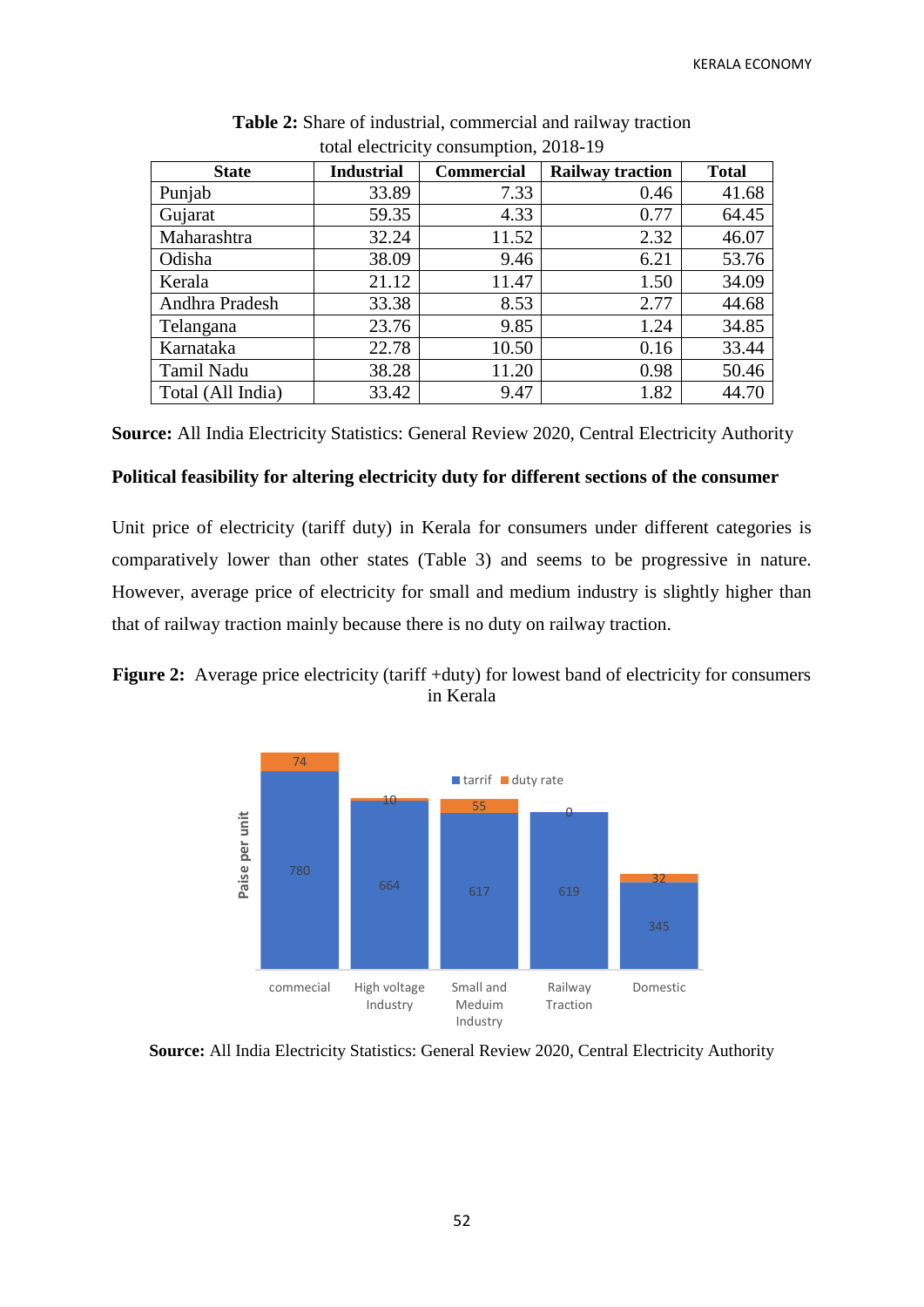|            | <b>State</b> | Punjab | Gujarat  | Maha-    | Odisha   | Kerala   | Andhra   | Telan-   | Karna- | <b>Tamil</b> |
|------------|--------------|--------|----------|----------|----------|----------|----------|----------|--------|--------------|
|            |              |        |          | rashtra  |          |          | Pradesh  | gana     | taka   | Nadu         |
| Small and  | Tariff       | 618    | 527      | 653      | 570      | 617      | 721      | 720      | 590    | 455          |
| Medium     | Duty rate    | 80     | 53       | 70       | 29       | 55       | 6        | 6        | 35     | 23           |
|            | Total        | 698    | 580      | 723      | 599      | 672      | 727      | 726      | 625    | 478          |
| large HT   | Tariff       | 728    | 457      | 858      | 644      | 664      | 838      | 843      | 756    | 768          |
| (industry) | Duty rate    | 95     | 6        | 89       | 52       | 10       | 6        | 6        | 44     | 38           |
|            | Total        | 823    | 463      | 947      | 696      | 674      | 844      | 849      | 800    | 806          |
| Commercial | Tariff       | 730    | 468      | 953      | 613      | 780      | 897      | 905      | 848    | 801          |
|            | Duty rate    | 95     | 117      | 209      | 25       | 74       | 6        | 6        | 51     | 40           |
|            | Total        | 825    | 585      | 1162     | 638      | 854      | 903      | 911      | 899    | 841          |
| Domestic   | Tariff       | 516    | 303      | 510      | 360      | 345      | 203      | 85       | 463    | 233          |
|            | Duty rate    | 67     | 23       | 82       | 14       | 32       | 6        | $\Omega$ | 28     | 6            |
|            | Total        | 583    | 326      | 592      | 374      | 377      | 209      | 85       | 491    | 239          |
| Traction   | Tariff       | 871    | 600      | 894      | 666      | 619      | 532      | 632      | 737    | 802          |
|            | Duty rate    | 113    | $\Omega$ | $\Omega$ | $\Omega$ | $\theta$ | $\Omega$ | $\theta$ | 44     | $\Omega$     |
|            | Total        | 984    | 600      | 894      | 666      | 619      | 532      | 632      | 781    | 802          |

**Table 3:** Average Electricity tariff and duty for different categories for lowest band of consumers

Kerala has a scope to introduce duty on railway traction because the average tariff for railway traction is Rs 6.19 per unit much lower than Rs 9.84 per unit charged in Punjab (inclusive of Rs 1.13 per unit as duty).

Similarly, in case of high-tension industrial consumers in Maharashtra tariff inclusive of duty is Rs 9.45 per unit while for Kerala it is only Rs 6.74 per unit (Table 3). So, there is a scope for increasing electricity duty for High Tension Industrial consumers. However, revenue buoyancy of raising the duty in this case is limited because share of high-tension industrial consumers in case of Kerala is only 15% compared to 28.09%, 42.44% and 24.78% for Punjab, Gujarat, Maharashtra respectively.

For commercial consumers also there is a scope for increasing the duty as Maharashtra's average price of electricity for commercial consumers is Rs 11.62 per unit which higher than Kerala's Rs 8.54 (Table 3). It is also noteworthy that share of commercial consumption total of electricity consumption of Kerala is at 11% which is generally higher than other states. Given that Kerala has highest per capita consumption expenditure in India it would not be such a difficult task.

Raising electricity for domestic consumers is seen as most unfeasible politically. However, given that Kerala's Average price for electricity for lowest band of domestic consumers is Rs 3.77 per unit which is lower than that of Maharashtra (Rs 5.92/unit), Punjab (Rs 5.83/unit) and Karnataka (Rs 4.91/unit). Furthermore, marginal increment in electricity duty for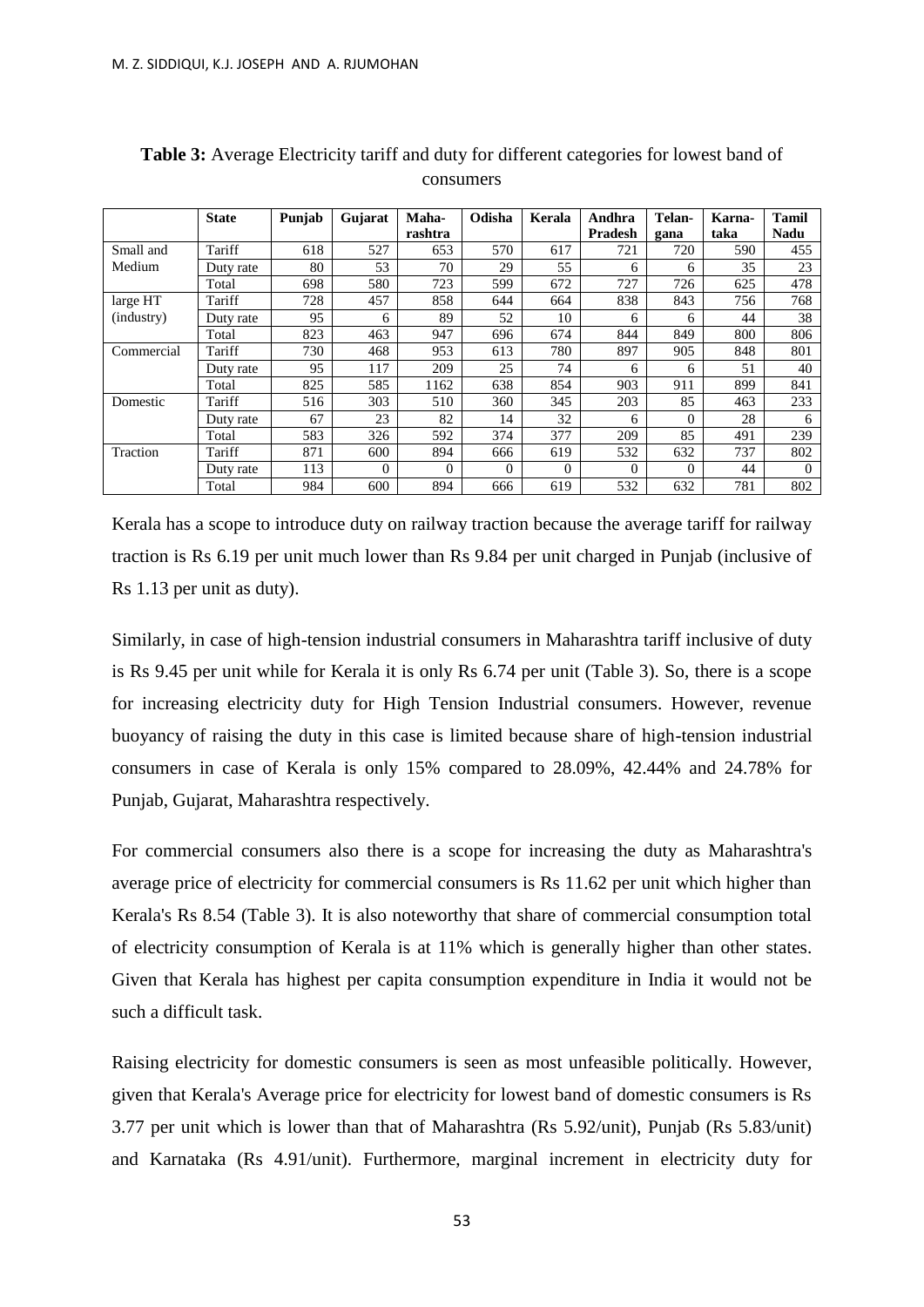domestic consumer in case Kerala is going to contribute much larger additional revenue because share of domestic consumption in total consumption of electricity in Kerala is very high (51%) compared to others states - e.g., Punjab (28.26%), Gujarat (16%), Maharashtra (21.6%), Tamil Nadu (29.41%), Karnataka (20.76%) and Andhra Pradesh (25.63%).

### **Developing estimates for additional revenue generation**

Table 3 develops two scenarios for possibility of additional revenue that KSEB or GoK could have generated in 2018-19 provided that Kerala's duty and average tariff rates together were at par with tariff levels of two states which are one of the best performing states in terms of electricity duty. These additional revenue estimates are on top of our estimate the Rs 1,825 crores in 2018-19 based on existing consumption patter and duty structure that may have been collected by KSEB.

The hypothetical estimate of additional revenue generation that may be shared between GoK and KSEB depending on proportion of total increment distributed between additional average tariff and additional duty. However, we have avoided doing this because our purpose is to just indicate how much additional revenue may have been generated if Kerala's tariff were at par with benchmark states. Distribution of this revenue between GoK and KSEB is matter of mutual agreement between the two parties.

The estimate of additional revenue generation in first scenario is developed using best performing states as the benchmark. First scenario provides an estimate of maximum possible additional revenue that state of Kerala would have earned (either as tariff or electricity duty) when sum of increment in tariff and duty together brings Kerala at par with best performing state. The second scenario is developed using the benchmark state whose average tariff inclusive of duty is just above Kerala's. Thus, scenario 2 provides an estimate of minimal increment in additional revenue that could have been generated in 2018-19. While developing scenarios we consider 2018-19 consumption levels of different categories as it is. The analysis reveals that Kerala could have raised additional revenue ranging between Rs 1,464 to 4,199 Crores in 2018-19 (Table 4).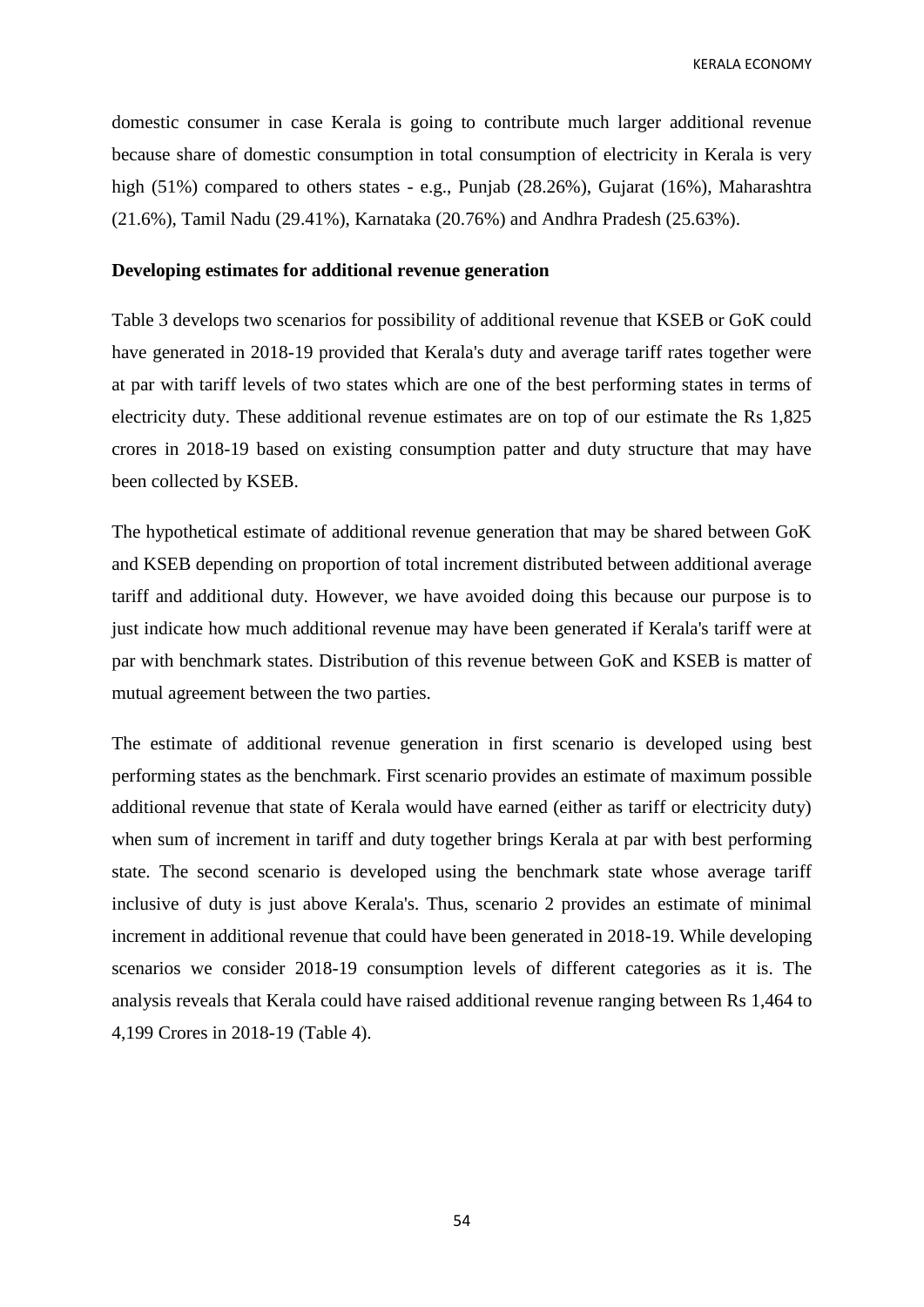#### **Consumer category wise estimate of additional revenue**

More than half of Kerala's electricity consumption (51%) comes from domestic consumers. Thus, even small increment in duty rates for this consumers category brings large revenue benefits as is indicated by analysis in Table 3. The domestic consumers would have contributed additional revenue in 2018-19 somewhere between Rs 2,349 to 1,246 Crores provided that Kerala's tariff and duty rates were between rates of two benchmark rates.

Another major consumption category in Kerala is Commercial sector. The scope for additional revenue in 2018-19 for this segment lies between Rs 756 to 111 crores. Industries consuming electricity at low tensions (LT) have minimal potential for additional revenue i.e., Rs 65 to 30 crores.

Potential for additional revenue from High Tension (HT) Industrial consumers lies between Rs 910 to 73 crores. The duty rate applied HT-industry consumers of electricity significantly lower than other consumer categories. The duty rate for HT consumption of electricity is mere 10 paise per unit reason which has already been discussed.

Another important sector of electricity consumption is railway traction which remains untaxed. Our analysis shows that Kerala would have earned an additional revenue between Rs 117 to 4 crores if it had imposed electricity duty on railway traction to bring its tariff rate (inclusive of duty rate) at par with benchmark states. Such low yields in revenue are mainly because share of railway traction total electricity consumption is very low.

#### **Lapses in revenue collection of KSEB**

According to the latest reported numbers reported by KSEB, about Rs 1,442 crores remained as arrear at the end of December 2020 i.e., KSEB has failed in collecting Rs 1442 crores. Out this total arrear only a marginal amount Rs 140 Crores is under litigation. Surprisingly out of this total arrear amount Rs 546 Crore (nearly 40% of the total arrear amount) is from by Kerala Water Authority (KWA) alone. The under collection of revenue of its billed amount directly corresponds to under collection of electricity duty as well. Exploring the possibilities in resolving the issue of billing and collection of KSEB is a serious concern for overall fiscal health of the state as well.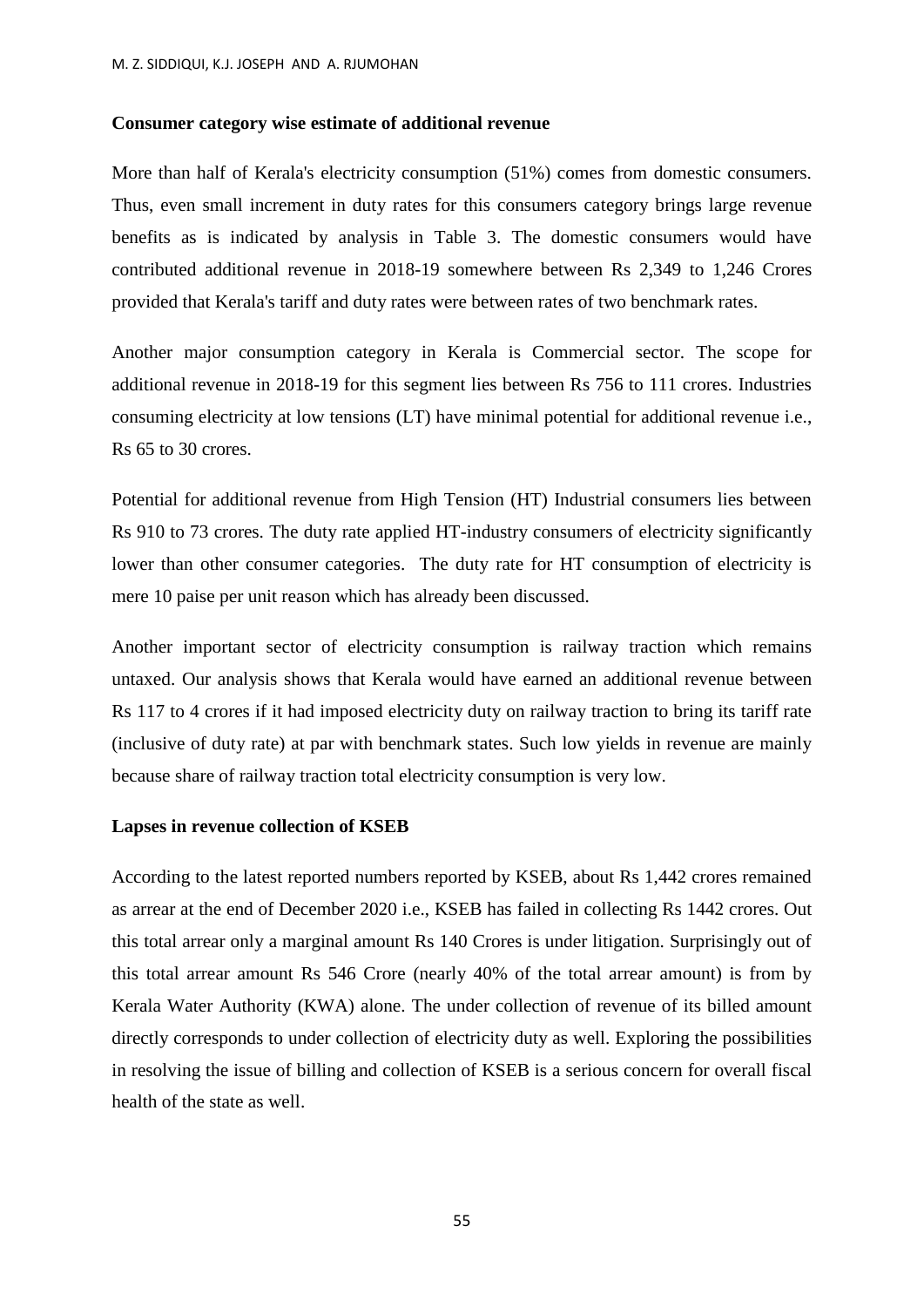### **Conclusion**

**.** 

The analysis of revenue under the head of electricity duty clearly reveals that Kerala has been performing dismally in comparison to many states. Major reason for this is obviously outstanding arrears of KSEB. To some extent level and structure of electricity duty rates is also an additive factor to this predicament. Kerala's flat rate of electricity duty of 10% operating since  $19701<sup>1</sup>$  for most consumer category is one of the lowest among richer states. Additionally, rate for high tension industrial consumers was decided as specific rate of 10 Paise per unit (i.e., quantity-based taxation) which turn out to be lower than the ad-valorem (value-based taxation) rate of 10% for other categories because tariffs have increased over time.

Since share of domestic of consumers in total electricity consumption of Kerala is much higher (51%) than other states a minor increment in the duty rate of domestic consumers can yield significant increase in revenue under the head of electricity duty. More importantly tariff for domestic consumer is still at lower level compared to other rich states like Punjab, Karnataka, and Gujarat. It should not be politically very challenging given that Kerala enjoys highest level of human development and per capita consumption among Indian states. To a lesser extent, similar is the case for improving duty rate for commercial consumption.

Finally, electricity duty on consumption for railway traction should be introduced as is done by some other states as well.

Thus, the current predicament of low revenue collection under the head of electricity duty demands that

- 1. The issue of KSEB arrears is resolved as soon as possible
- 2. Kerala should move away from uniform rate of electricity duty as envisaged in Kerala Electricity Duty Act (amendment) 1969, and
- 3. A differential rate for electricity duty is adopted based on principles of progressivity to augment the revenue of the state.

<sup>&</sup>lt;sup>1</sup> Electricity duty rates were established using guiding principles laid out in Kerala Electricity Duty Act 1963. The Act was last amended in 1969, after which rates have remained at the same level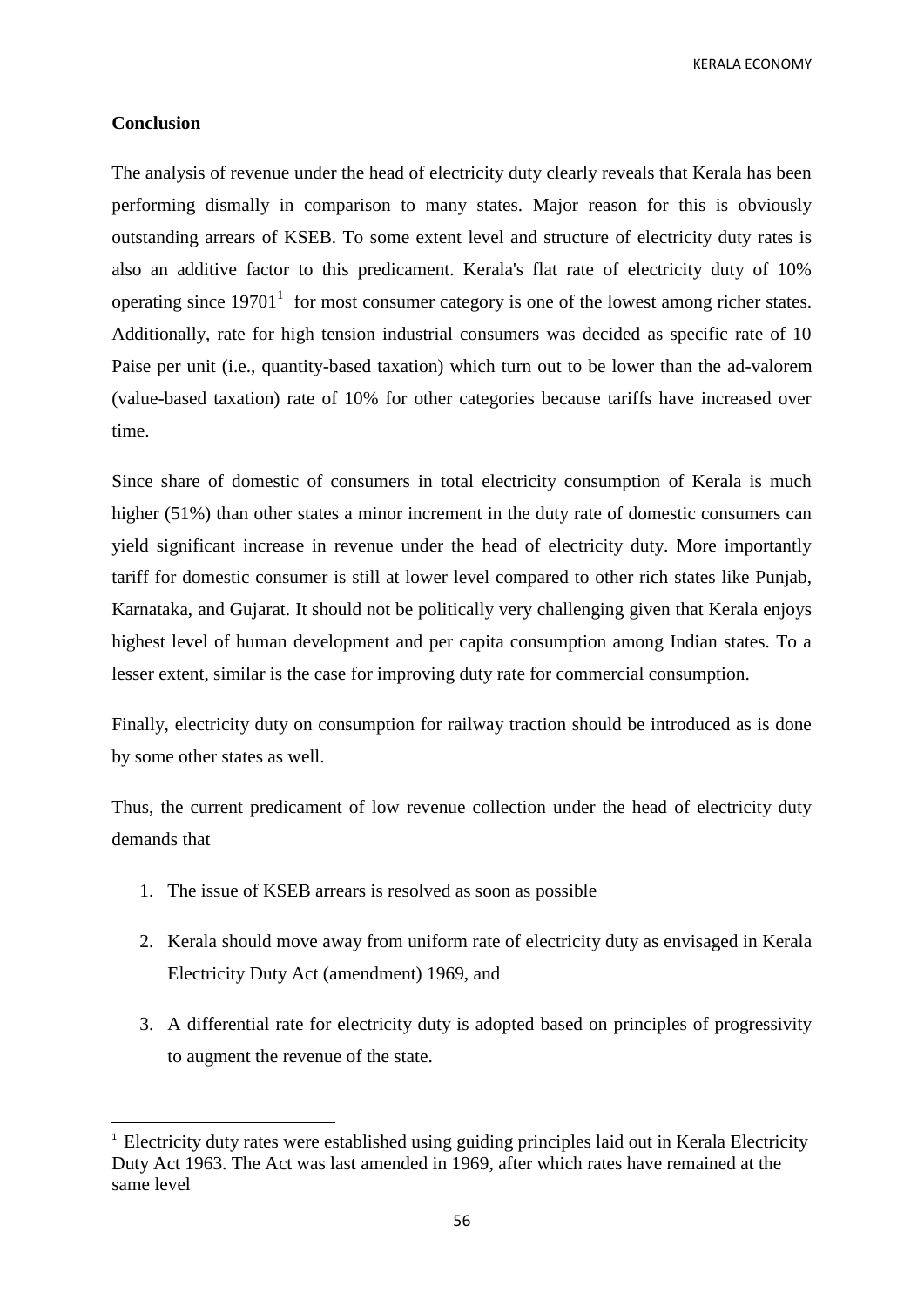**Table 4:** Scenarios for additional revenue under electricity duty provided that duty rates were high enough to match the tariff (inclusive of duty) level of Benchmark states in 2018-19

|                             |                                                                        | <b>Existing</b><br>Average<br><b>Tariff</b><br>(Paise/<br>unit) | <b>Existing</b><br>Duty<br>Rate<br>(Paise/<br>unit) | Scenarios for possibility of Additional Revenue in 2018-19 |                                              |                          |                                                                    |                                                                              |                           |                                              |                          |                                                                       |                                                                          |
|-----------------------------|------------------------------------------------------------------------|-----------------------------------------------------------------|-----------------------------------------------------|------------------------------------------------------------|----------------------------------------------|--------------------------|--------------------------------------------------------------------|------------------------------------------------------------------------------|---------------------------|----------------------------------------------|--------------------------|-----------------------------------------------------------------------|--------------------------------------------------------------------------|
|                             |                                                                        |                                                                 |                                                     | <b>Maximum Scenario</b>                                    |                                              |                          |                                                                    |                                                                              | <b>Minimum Scenario</b>   |                                              |                          |                                                                       |                                                                          |
| <b>Consumer</b><br>category | <b>Consumption</b><br><b>Level</b> in<br>2018-19<br>(Million<br>Units) |                                                                 |                                                     | <b>Benchmark</b><br>state                                  | Average<br><b>Tariff</b><br>(paise/<br>unit) | Duty<br>(Paise/<br>unit) | space for<br>increment in<br>Duty or<br>tariff (in<br>Paise/unit)* | Projected<br><b>Additional</b><br>revenue<br>in<br>2018-19<br>(Rs)<br>Crore) | <b>Benchmark</b><br>state | Average<br><b>Tariff</b><br>(paise/<br>unit) | Duty<br>(Paise/<br>unit) | space<br>for<br>increment<br>in Duty<br>or tariff<br>(Paise/<br>unit) | Projected<br><b>Additional</b><br>revenue in<br>2018-19<br>(Rs<br>Crore) |
| Domestic                    | 10927.01                                                               | 345                                                             | 32                                                  | Maharashtra                                                | 510                                          | 82                       | 215                                                                | 2349.31                                                                      | Karnataka                 | 463                                          | 28                       | 114                                                                   | 1245.68                                                                  |
| Commercial                  | 2455.89                                                                | 780                                                             | 74                                                  | Maharashtra                                                | 953                                          | 209                      | 308                                                                | 756.41                                                                       | Karnataka                 | 848                                          | 51                       | 45                                                                    | 110.52                                                                   |
| LT Industry                 | 1186.05                                                                | 617                                                             | 55                                                  | Andhra<br>Pradesh                                          | 721                                          | 6                        | 53                                                                 | 65.23                                                                        | Punjab                    | 618                                          | 80                       | 24                                                                    | 30.84                                                                    |
| HT Industry                 | 3336.89                                                                | 664                                                             | 10                                                  | Maharashtra                                                | 858                                          | 89                       | 275                                                                | 910.97                                                                       | Odisha                    | 644                                          | 52                       | 24                                                                    | 73.41                                                                    |
| Railway<br>Traction         | 321.07                                                                 | 619                                                             | $\overline{0}$                                      | Punjab                                                     | 871                                          | 113                      | 365                                                                | 117.19                                                                       | Telangana                 | 632                                          | $\Omega$                 | 13                                                                    | 4.17                                                                     |
| <b>Total</b>                |                                                                        |                                                                 |                                                     |                                                            |                                              |                          |                                                                    | 4199.12                                                                      |                           |                                              |                          |                                                                       | 1464.62                                                                  |